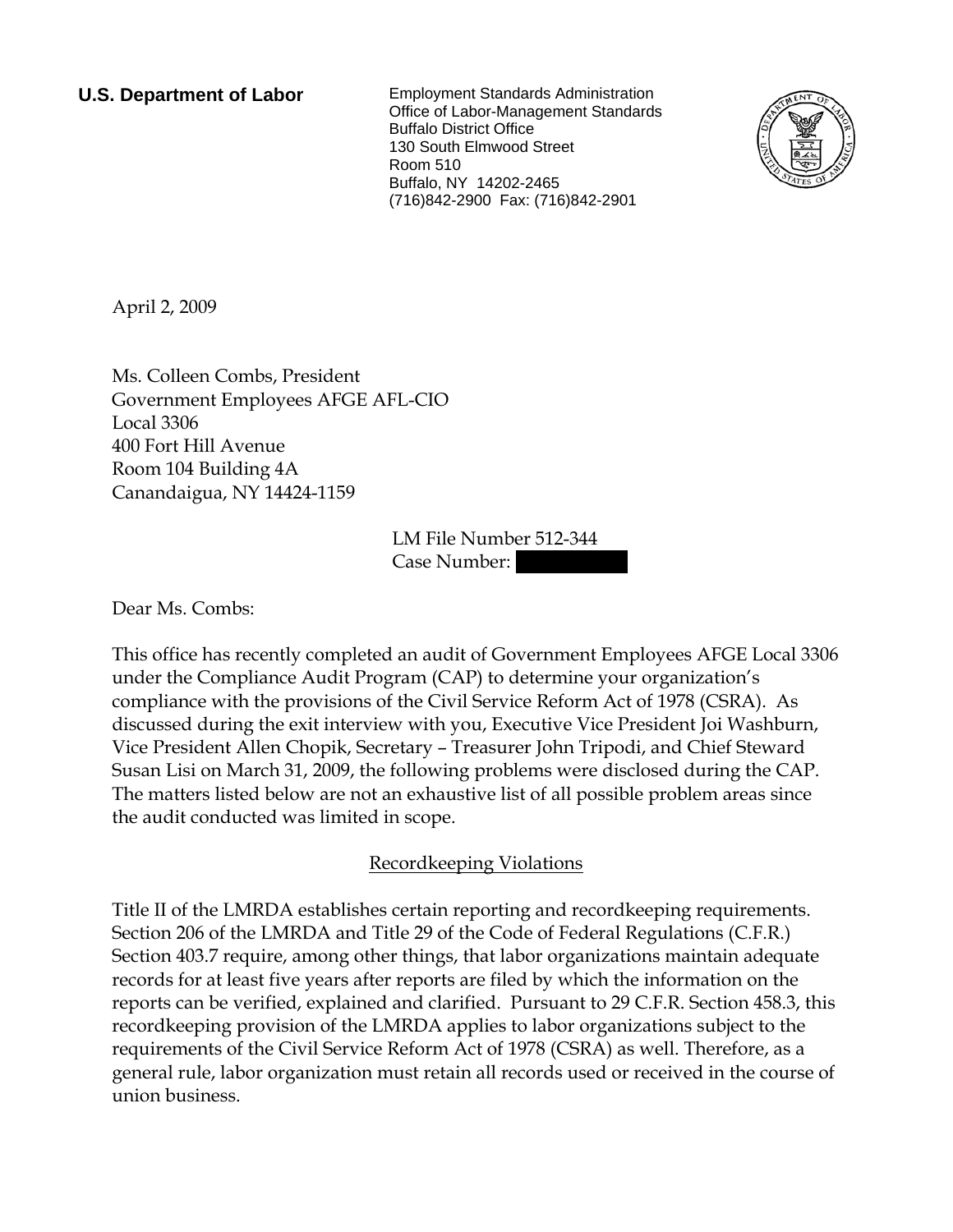Ms. Colleen Combs April 2, 2009 Page 2 of 6

For disbursements, this includes not only original bills, invoices, receipts, vouchers, and applicable resolutions, but also documentation showing the nature of the union business requiring the disbursement, the goods or services received, and the identity of the recipient(s) of the goods or services. In most instances, this documentation requirement can be satisfied with a sufficiently descriptive expense receipt or invoice. If an expense receipt is not sufficiently descriptive, a union officer or employee should write a note on it providing the additional information. For money it receives, the labor organization must keep at least one record showing the date, amount, purpose, and source of that money. The labor organization must also retain bank records for all accounts.

The audit of Local 3306's 2007 and 2008 records revealed the following recordkeeping violations:

1. General Reimbursed Expenses

Local 3306 did not retain adequate documentation for reimbursed expenses incurred by union officers totaling at least \$1,050.57. For example, documentation was not retained for Executive Vice President Joi Washburn's airfare to the 2007 AFGE Convention.

As previously noted above, labor organizations must retain original receipts, bills, and vouchers for all disbursements. The president and treasurer (or corresponding principal officers) of your union, who are required to sign your union's LM report, are responsible for properly maintaining union records.

2. Meal Expenses

Local 3306 did not require officers and employees to submit itemized receipts for meal expenses totaling at least \$296.86. The union must maintain itemized receipts provided by restaurants to officers and employees. These itemized receipts are necessary to determine if such disbursements are for union business purposes and to sufficiently fulfill the recordkeeping requirement.

Local 3306 records of meal expenses did not always include written explanations of union business conducted or the names and titles of the persons incurring the restaurant charges. For example, there were no notations made on some restaurant receipts from Schooners Restaurant and Eddie O'Brien's. Union records of meal expenses must include written explanations of the union business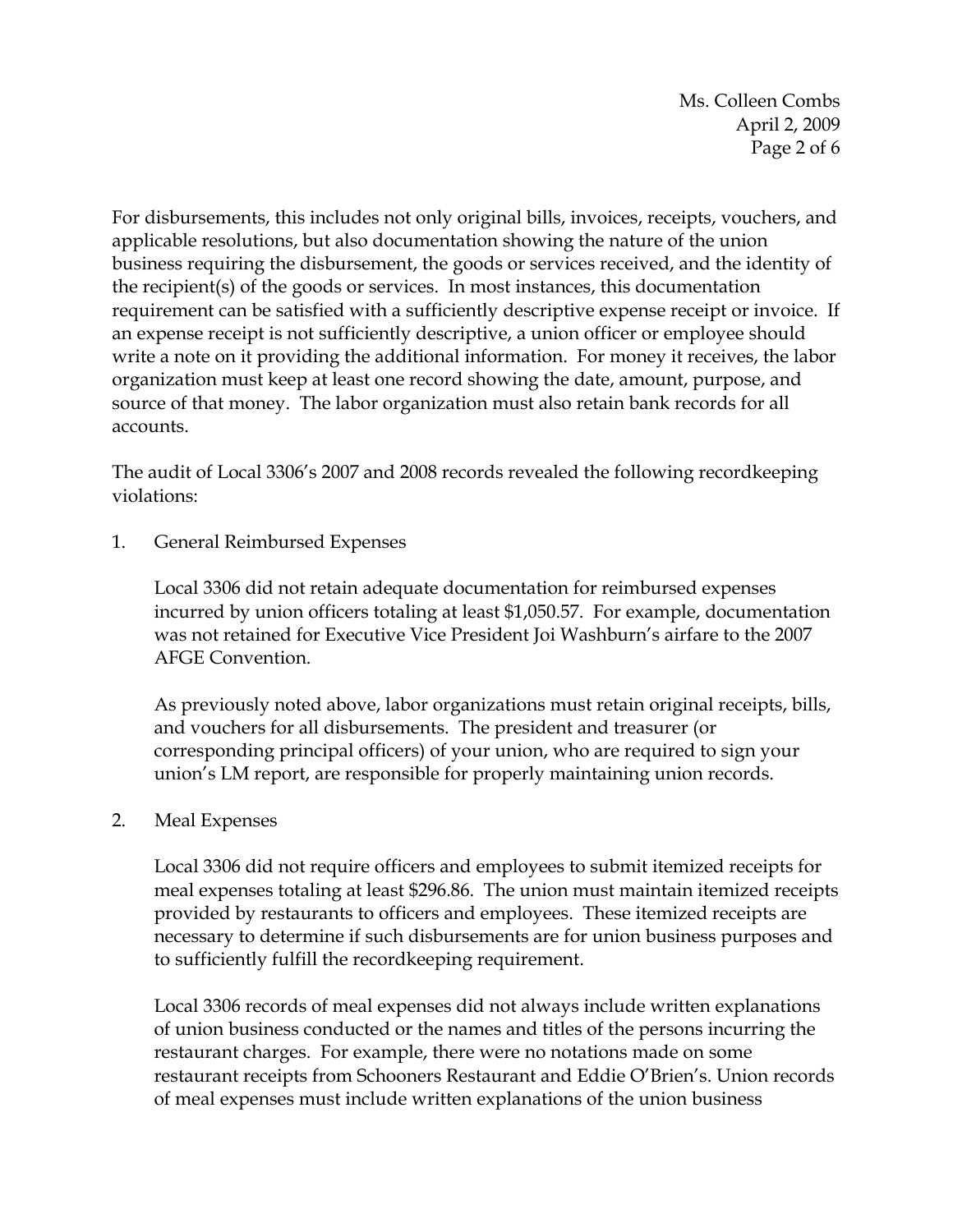conducted and the full names and titles of all persons who incurred the restaurant charges. Also, the records retained must identify the names of the restaurants where the officers or employees incurred meal expenses.

3. Failure to Record Receipts

Local 3306 did not record in its 2007 receipts records some employer dues checkoff checks totaling at least \$2,438. Union receipts records must include an adequate identification of all money the union receives. The records should show the date and amount received, and the source of the money.

4. Disposition of Gifts Purchased and Cash

Local 3306 purchased Tops and Kwik Fill gift cards for members in 2008. The union retained no records regarding the distribution of these gift cards totaling at least \$3,762.50. Also, Local 3306 gave \$50 in cash to each new member that joined the union during the 2008 membership drive. The union retained no records regarding the distribution of at least \$2,000 in cash. The union must track the distribution of give-away items and prizes; including cash, gift cards, and raffle items.

5. Information not Recorded in Meeting Minutes

During the audit, you advised OLMS that the membership approved all expenditures by the executive board in excess of \$500 at monthly membership meetings. Section 29 of Local 3306's bylaws requires that expenditures in excess of \$500 per month must have prior membership approval, and that all authorized expenditures must be reported in writing at the next regular membership meeting. However, Local 3306 maintained no minutes of any 2008 membership meetings. Minutes of all membership or executive board meetings must report any disbursement authorizations made at those meetings.

Based on your assurance that Local 3306 will retain adequate documentation in the future, OLMS will take no further enforcement action at this time regarding the above violations.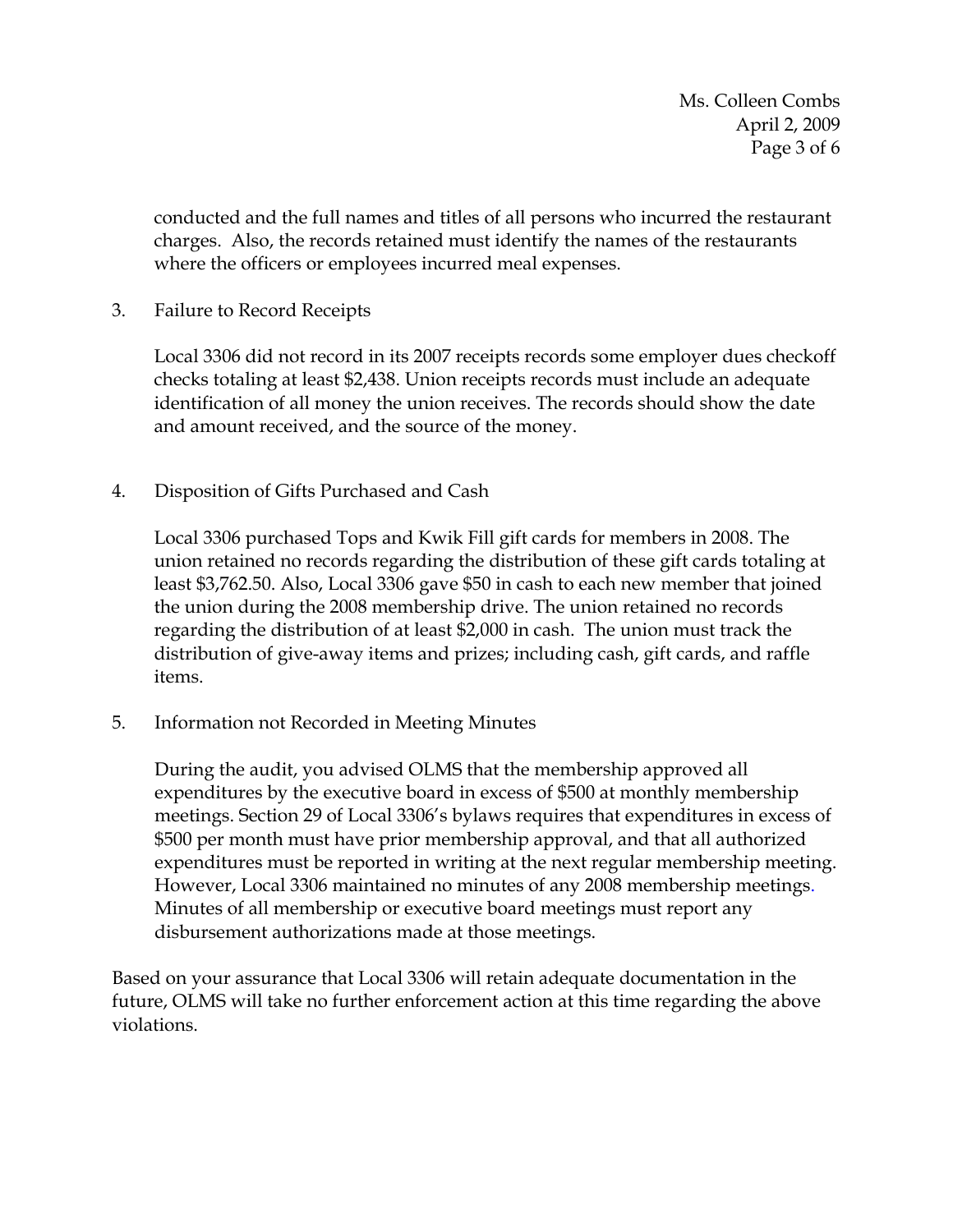Ms. Colleen Combs April 2, 2009 Page 4 of 6

## Reporting Violations

Pursuant to 29 C.F.R., Section 458.3, the reporting requirement under 29 C.F.R. Section 403.2 (see Section 201(b) of the Labor-Management Reporting and Disclosure Act (LMRDA)) is made applicable to labor organizations subject to the requirements of the CSRA. This provision requires labor organizations to file annual financial reports that accurately disclose their financial condition and operations. The audit disclosed a violation of this requirement. The Labor Organization Annual Report (Form LM-3) filed by Local 3306 for fiscal year ending December 31, 2007, was deficient in the following areas:

#### 1. Disbursements to Officers

Local 3306 did not include some reimbursements to officers totaling at least \$1,635.98 in the amounts reported Item 24 (All Officers and Disbursements to Officers). It appears the union erroneously reported these payments in Item 48 (Office and Administrative Expense).

The union must report most direct disbursements to Local 3306 officers and some indirect disbursements made on behalf of its officers in Item 24. A "direct disbursement" to an officer is a payment made to an officer in the form of cash, property, goods, services, or other things of value. See the instructions for Item 24 for a discussion of certain direct disbursements to officers that do not have to be reported in Item 24. An "indirect disbursement" to an officer is a payment to another party (including a credit card company) for cash, property, goods, services, or other things of value received by or on behalf of an officer. However, indirect disbursements for temporary lodging (such as a union check issued to a hotel) or for transportation by a public carrier (such as an airline) for an officer traveling on union business should be reported in Item 48 (Office and Administrative Expense).

I am not requiring that Local 3306 file an amended LM report for 2007 to correct the deficient items, but Local 3306 has agreed to properly report the deficient items on all future reports it files with OLMS, including your 2008 report. Local 3306 has yet to file their 2008 report, but has agreed to do so shortly.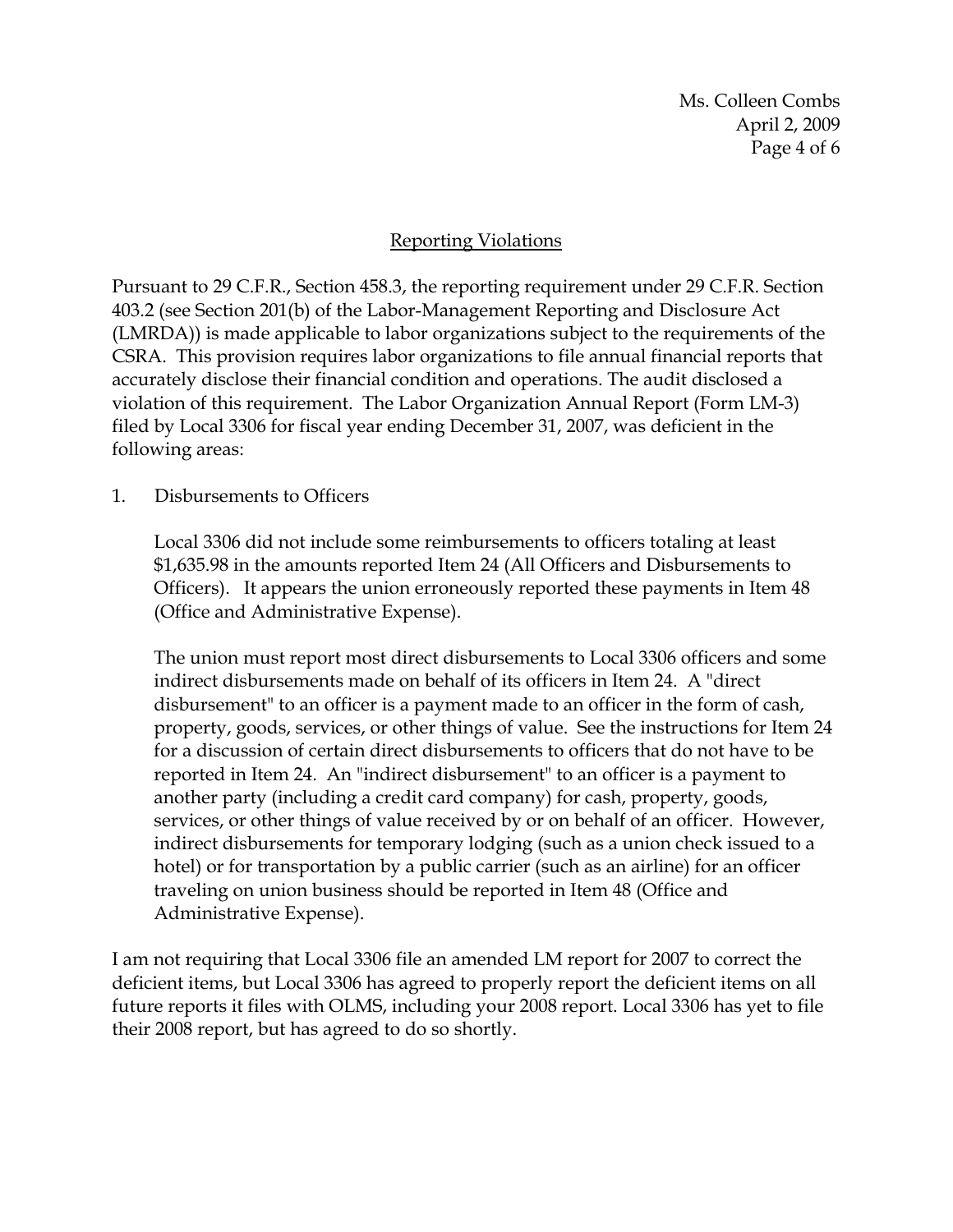Ms. Colleen Combs April 2, 2009 Page 5 of 6

### 2. Failure to File Bylaws

Pursuant to 29 C.F.R. Section 458.3, the requirement under 29 C.F.R. Section 402.4 implementing LMRDA Section 201(a) is made applicable to labor organizations subject to the requirements of the CSRA. This provision requires labor organizations to file copies of any revised constitution and bylaws when it files its annual financial report. The audit disclosed a violation of this requirement. Local 3306 amended its constitution and bylaws in 1996, but did not file the required copies with its LM report for that year.

Local 3306 has now filed a copy of its constitution and bylaws.

## Other Violation

The audit disclosed the following other violation:

Inadequate Bonding

Pursuant to 29 C.F.R. Section 458.35, officers and employees of any labor organization subject to the CSRA are required to be bonded in accordance with Section 502(a) of the LMRDA. This provision requires that union officers and employees be bonded for no less than 10% of the total funds those individuals or their predecessors handled during the preceding fiscal year. Officers and employees of Local 3306 are currently bonded for \$5,000; however, they must be bonded for at least \$6,923.

Local 3306's officers and employees are currently bonded for \$5,000 but they must be bonded for at least \$6,923. Local 3306 should obtain adequate bonding coverage for its officers and employees immediately. Please provide proof of bonding coverage to this office as soon as possible, but not later than May 1, 2009.